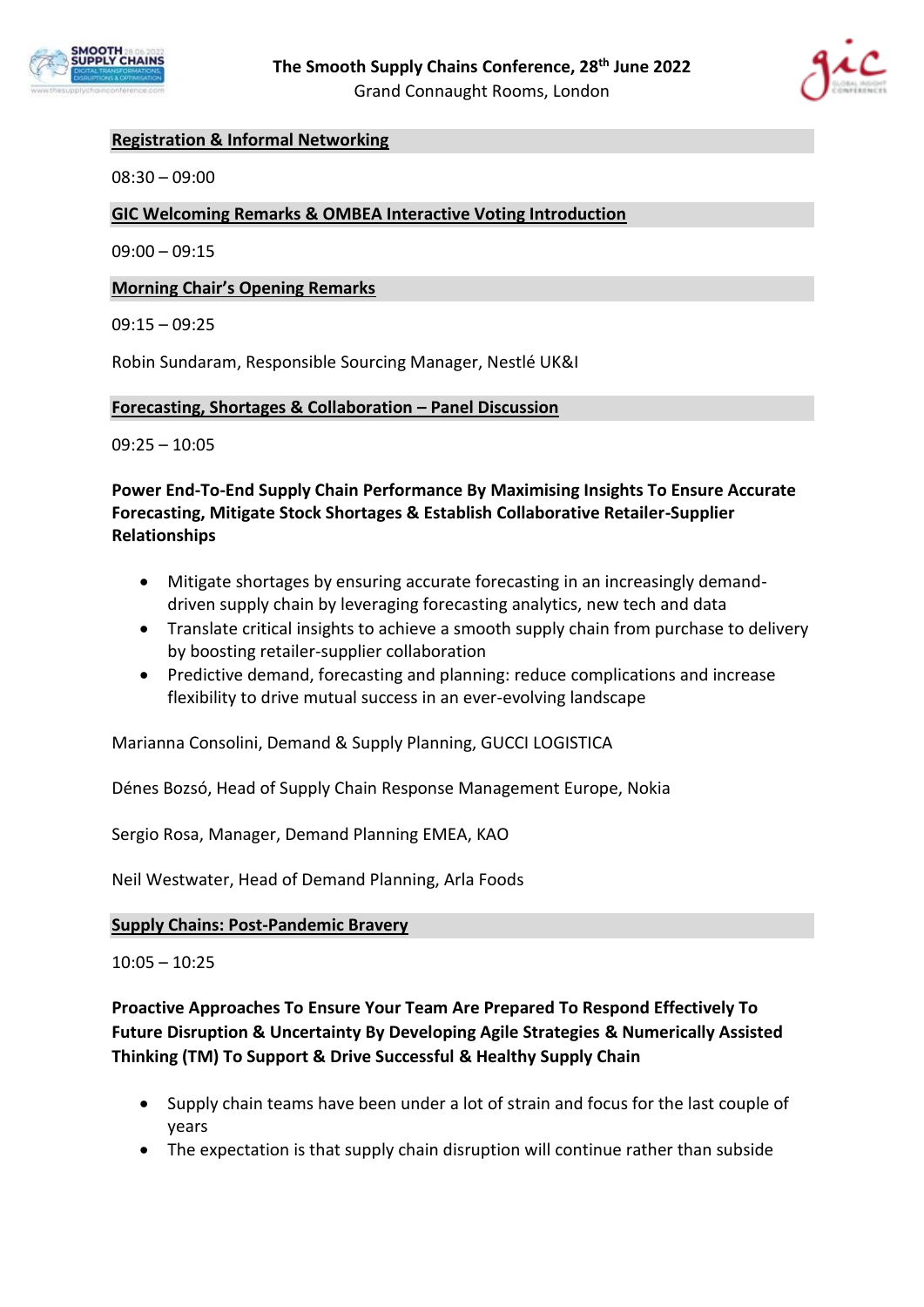



- How can you gain control and ensure that your team function effectively in this chaotic environment and avoid burnout?
- Recognising when and how to adapt planning and scheduling policies to meet different demand and/or supply disruptions
- Equipping your team to be effective decision makers by instilling a culture of Numerically Assisted Thinking ™

Sarah Sheppard, Managing Director, Sequoia

Erika Biggadike, Principal Consultant, Sequoia

## **Morning Break With Informal Networking**

10:25 – 11:00

## **Digital, AI & Tech Innovations – Panel Discussion**

11:00 – 11:30

# **Cut Costs, Drive Efficiencies & Streamline Supply Chain Processes With The Latest Digital, Tech & AI Chains**

- Discuss the latest new technologies on offer from automated services, to robots and MHE to discover what new tech would work best for you in your organisation
- Determine how AI can support modern supply chains as organisations aim to become leaner and more efficient
- Digitisation is the enabler, but not the solution? How can you ensure you are optimising new digital innovations to ease pressures, limit bottlenecks and increase visibility?
- Capitalise on the latest new tech and digital tools to get ahead of the game (and competition) on your journey to a successful and digitally-synchronised supply chain

Rodrigo Krasnicki, Global Supply Chain Manager, Unilever

### **Supply Chain Sustainability**

11:30 – 11:55

## **Spearhead Sustainability In Your Supply Chain Strategies Whilst Remaining Compliant & Exceeding Consumers' Changing Expectations For A Competitive Advantage**

- Achieving a sustainable supply chain is now a strategic objective of all SC and logistics professionals, so how are organisations looking into their sources, packaging, transportation, and fuel consumption?
- Moving forward, where should you be focusing your energy, and how can you drive an environmentally friendly supply chain?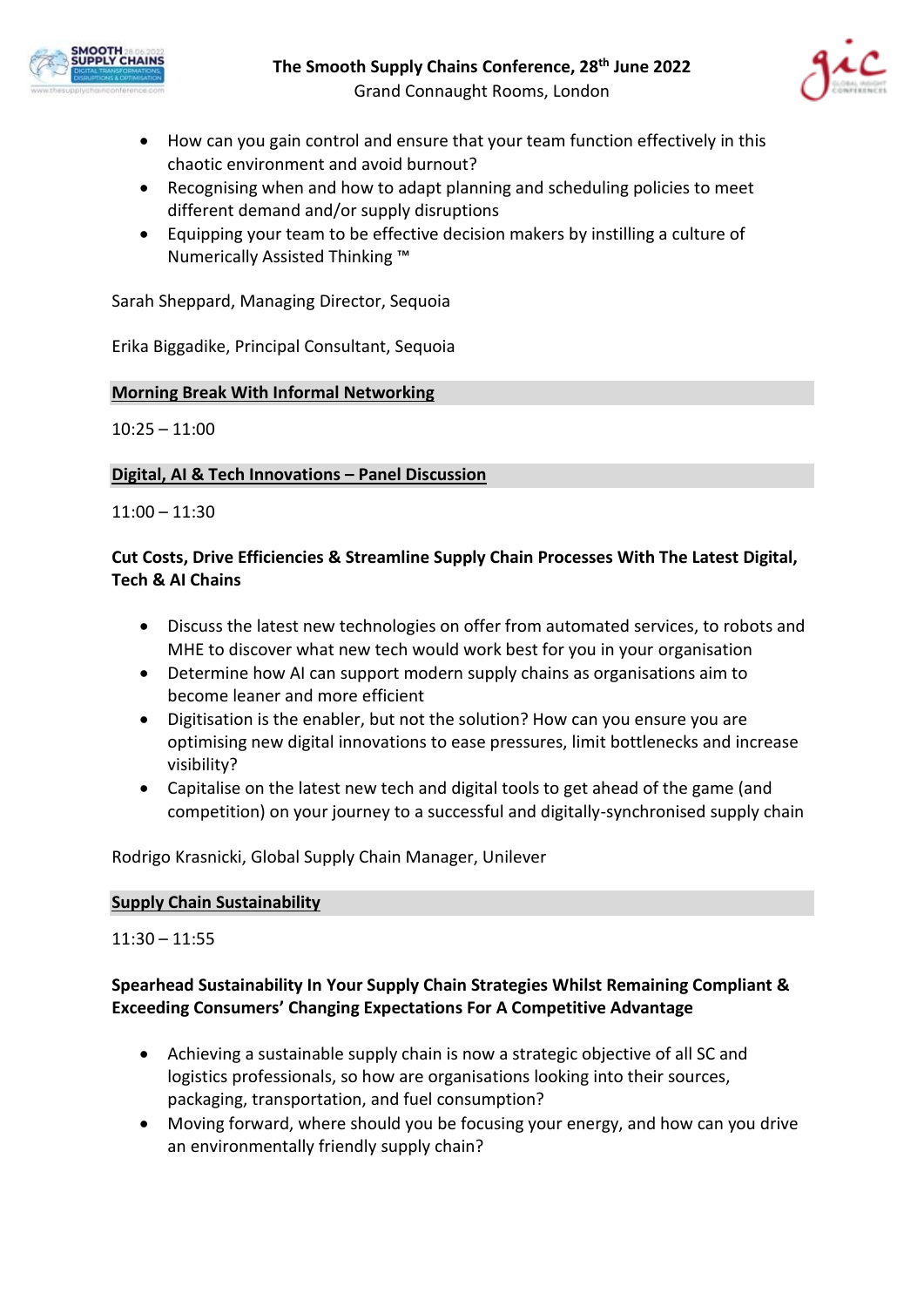



• How can you confidently communicate to consumers that the products you are retailing are ethically sourced and sustainably manufactured?

Robin Sundaram, Responsible Sourcing Manager, Nestlé UK&I

## **The New Era For Supply Chains Is Data Driven**

### $11:55 - 12:10$

### **The New Era For Supply Chains Is Data Driven**

Rising competition, customer expectations, and increasingly complex supply chains demand a data-driven strategy. Modern supply chain data analytics, built on real-time data pipelines and AI eliminate traditional data silos, is helping to drive informed decision-making and action. Hear how customers are using data to improve their supply chains.

Harvey Cooper, Account Manager, Qlik

## **Lunch Break & Informal Networking For Speakers, Delegates & Partners**

## $12:10 - 13:30$

### **Breakout Discussions – Informal Peer-To-Peer Discussions**

12:55 – 13:20

## **A. Creating Supply Chain Stability In An Uncertain World**

Diane Carroll, Commercial Director, LPR - La Palette Rouge UK & Ireland

- **B. ERP & MRP**  Unfacilitated
- **C. Regulations**  Unfacilitated

### **Afternoon Chair's Opening Remarks**

### 13:30- 13:40

Michael Machek, Supply Chain Director Luxe, L'Oréal Deutschland

#### **Tackling Interruptions**

13:40 – 14:05

## **Strengthen Your Supply Chain & Logistics Strategies To Combat Disruption & Limit Bottlenecks - Improve Resilience Through Sustainability Initiatives**

• Sustainability First! Tackle disruptions caused by Covid-19 and other factors, putting sustainability at the heart of every response and strategy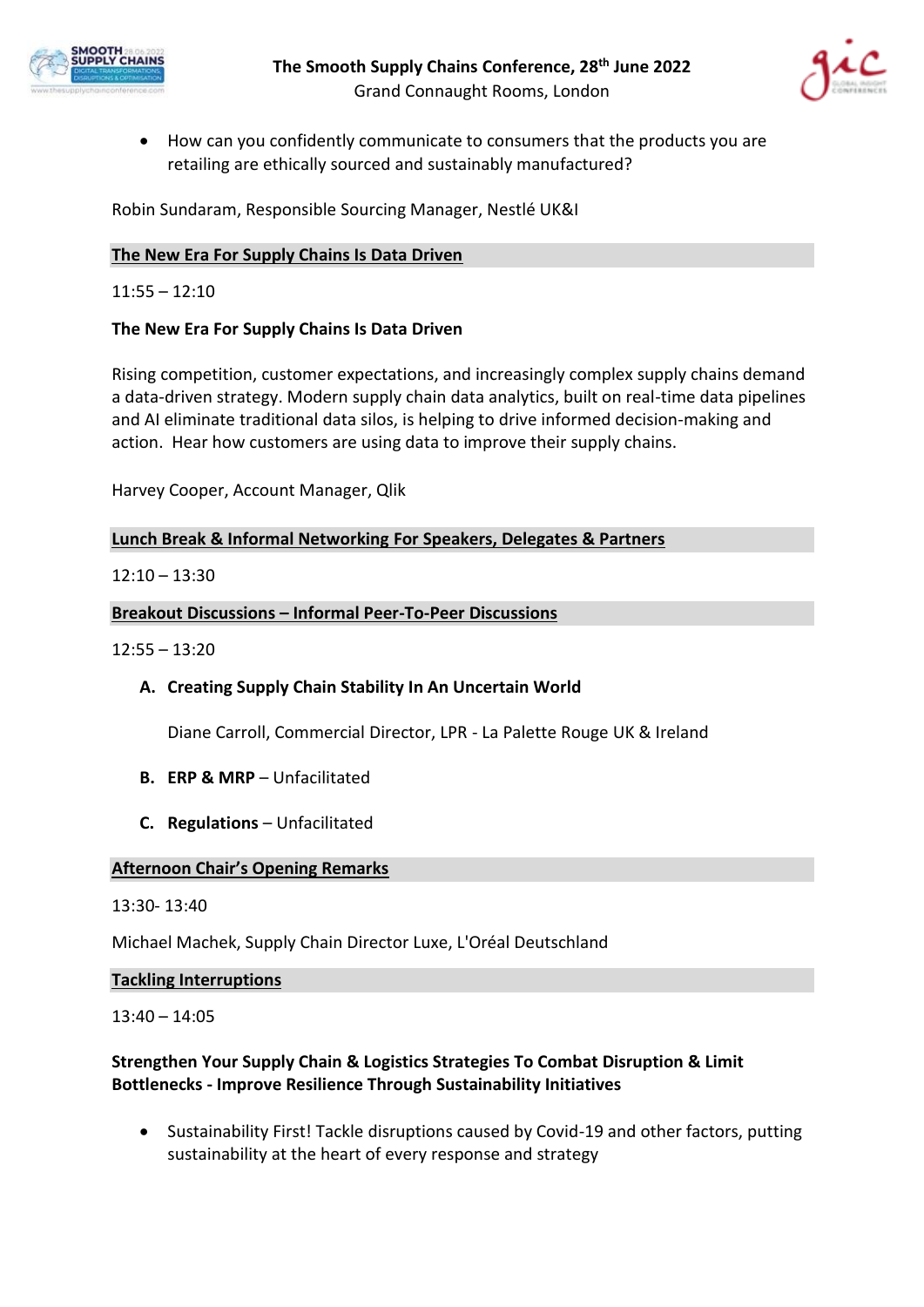



• Get your channel mix right! How can you maximise the right channels and comms strategies across your supply chain for ultimate success?

Jo Webb, Responsible Procurement Senior Manager, EMEA, Natura &Co

## **Covid Recovery: Future Outlooks – Panel Discussion**

14:05 – 14:45

# **Successfully Navigate New Waters To Rebuild & Recover From The Disruption Caused By Covid-19 With A Robust Supply Chain Operation Designed To Thrive In Evolving Market Conditions**

- Reflect, review and reignite: what are the key lessons learned, what would you do differently in the future and what can you take from this to use in day to day operations?
- How will the impact of Covid-19 continue to disrupt global supply chains, and what is the recovery going to look like?
- What does the future hold after two years of major global disruption?

Natasha Walker, Import Freight & Compliance Manager, Wickes Building Supplies Limited

Nikolaos Sepsas, Head of Group's Projects, Nestle Purina Petcare

Henry Street, Senior Finance Business Partner, Asahi UK Ltd

### **Supporting The Dynamic & Changing Needs Of Supply Chains**

14:45 – 15:00

Adam Smith, Group Commercial Director, Menzies Distribution

### **Afternoon Break With Informal Networking**

15:00 – 15:30

### **Supply Chain Visibility**

15:30 – 15:55

# **Increase Visibility Across Your Supply Chain Operations With Effective Collaboration & Communication Strategies To Ensure You Respond Quickly & Effectively To Stock Complications**

• Tackle the ever-changing global supply and demand and deep dive into the organisation and control of your supply chain network to redesign and piece each crucial part together for end-to-end shipment visibility